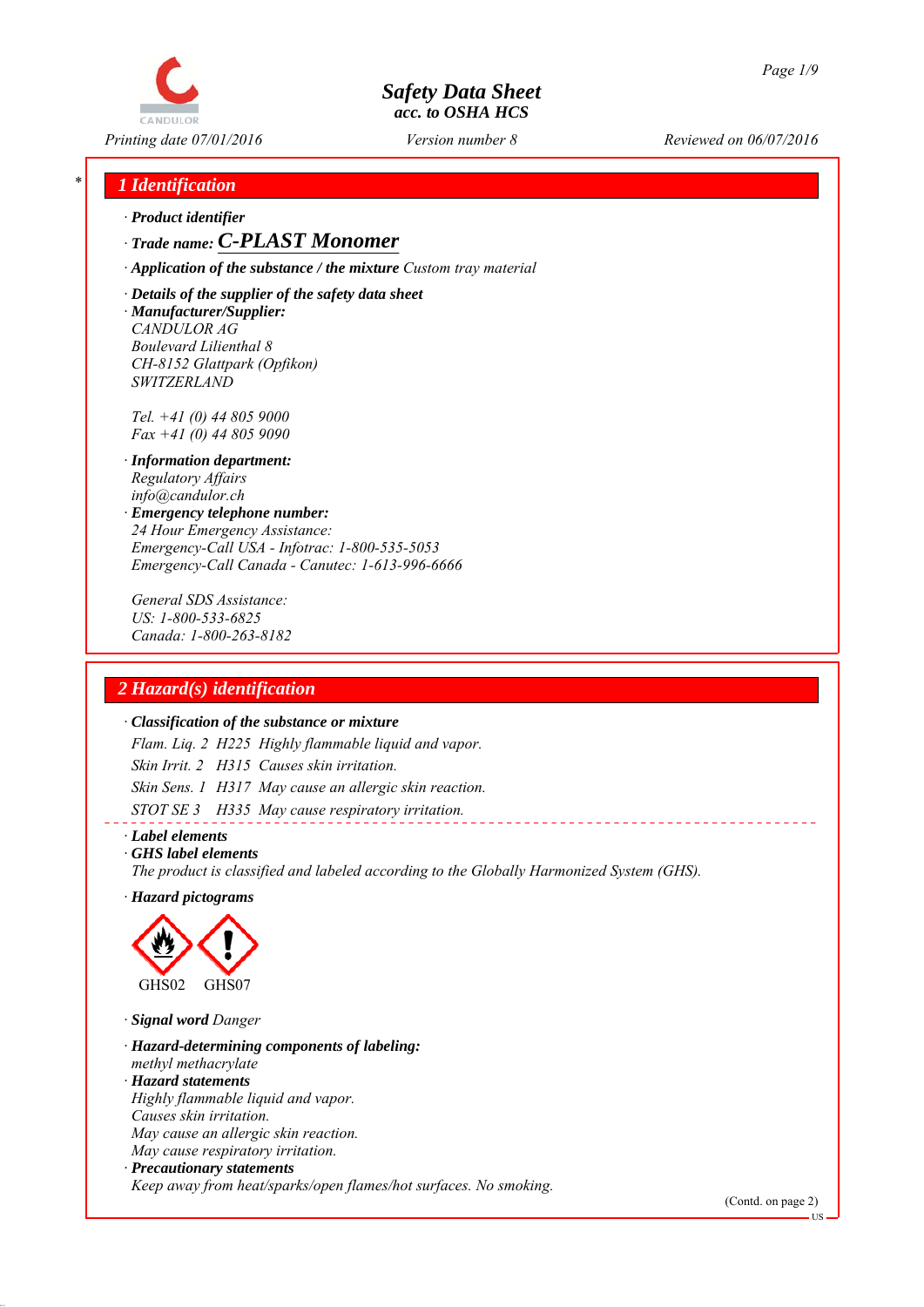*Printing date 07/01/2016 Reviewed on 06/07/2016 Version number 8*

# *Trade name: C-PLAST Monomer*

(Contd. of page 1) *Avoid breathing dust/fume/gas/mist/vapors/spray Do not get in eyes, on skin, or on clothing. Wear protective gloves/protective clothing/eye protection/face protection. If on skin (or hair): Take off immediately all contaminated clothing. Rinse skin with water/shower. Dispose of contents/container in accordance with local/regional/national/international regulations. ∙ Classification system: ∙ NFPA ratings (scale 0 - 4)* 2 3 2 *Health = 2 Fire = 3 Reactivity = 2 ∙ HMIS-ratings (scale 0 - 4)* HEALTH FIRE  $\boxed{\text{REACTIVITY} \boxed{2}}$  *Reactivity = 2* 2 *Health = 2* 3 *Fire = 3 ∙ Other hazards ∙ Results of PBT and vPvB assessment ∙ PBT: Not applicable. ∙ vPvB: Not applicable.*

## *3 Composition/information on ingredients*

- *∙ Chemical characterization: Mixtures*
- *∙ Description: Mixture of the substances listed below with nonhazardous additions.*

*∙ Dangerous components:*

| $CAS: 80-62-6$ | methyl methacrylate                                    | 50-100% |
|----------------|--------------------------------------------------------|---------|
|                | CAS: $8002$ -74-2 Paraffin waxes and Hydrocarbon waxes |         |

## *4 First-aid measures*

- *∙ Description of first aid measures*
- *∙ General information: Immediately remove any clothing soiled by the product.*
- *∙ After inhalation:*
- *Supply fresh air; consult doctor in case of complaints.*
- *In case of unconsciousness place patient stably in side position for transportation.*
- *∙ After skin contact:*
- *Immediately rinse with water.*
- *If skin irritation continues, consult a doctor.*
- *∙ After eye contact: Rinse opened eye for several minutes under running water. Then consult a doctor.*
- *∙ After swallowing:*
- *Rinse out mouth and then drink plenty of water.*
- *Do not induce vomiting; immediately call for medical help.*
- *∙ Information for doctor:*
- *∙ Most important symptoms and effects, both acute and delayed No further relevant information available.*
- *∙ Indication of any immediate medical attention and special treatment needed*
- *No further relevant information available.*

(Contd. on page 3)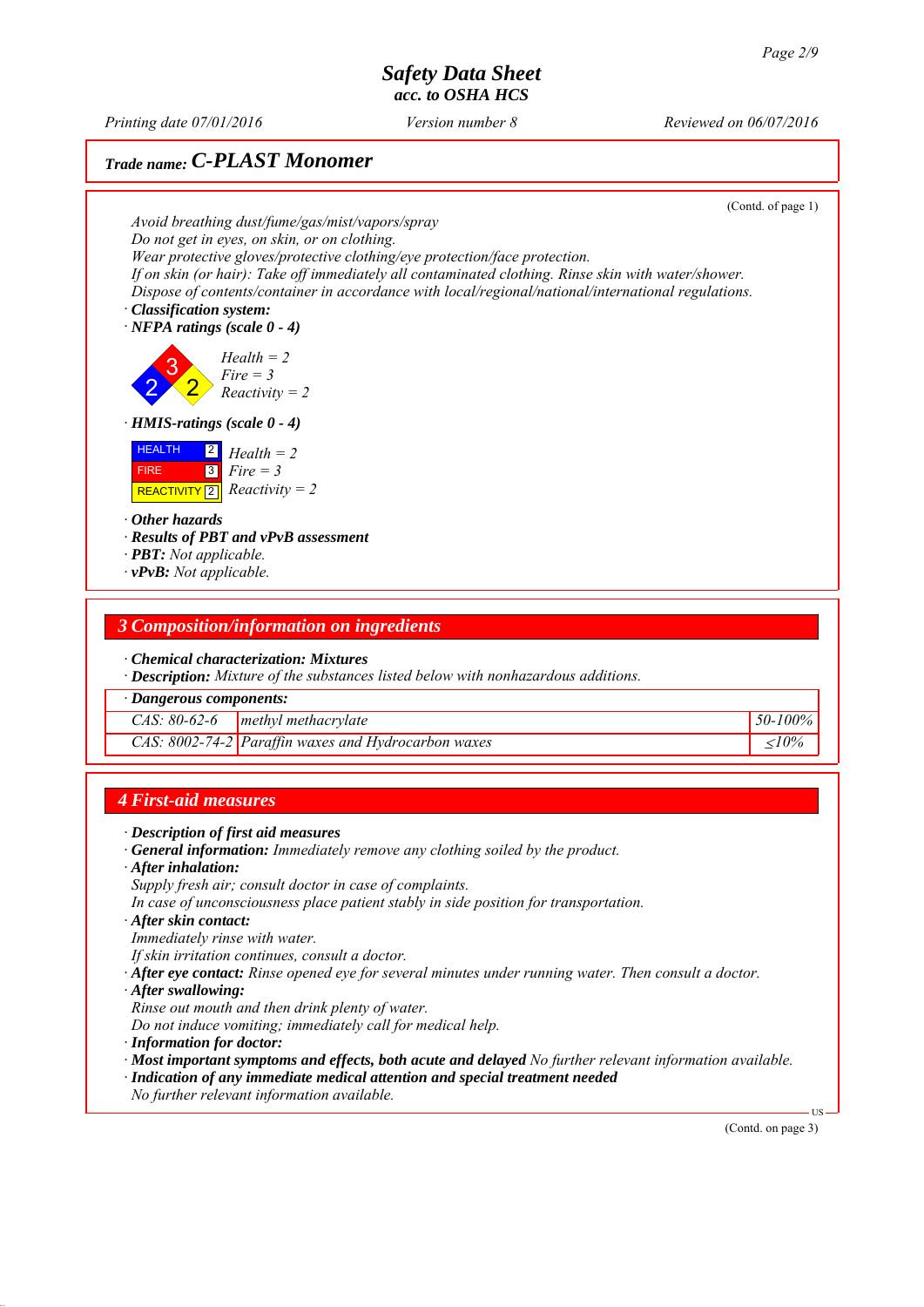*Printing date 07/01/2016 Reviewed on 06/07/2016 Version number 8*

## *Trade name: C-PLAST Monomer*

(Contd. of page 2)

#### *5 Fire-fighting measures*

- *∙ Extinguishing media*
- *∙ Suitable extinguishing agents:*
- *CO2, extinguishing powder or water spray. Fight larger fires with water spray or alcohol resistant foam. ∙ For safety reasons unsuitable extinguishing agents: Water with full jet*
- *∙ Special hazards arising from the substance or mixture No further relevant information available.*
- *∙ Advice for firefighters*
- *∙ Protective equipment: No special measures required.*
- *∙ Additional information Cool endangered receptacles with water spray.*

#### *6 Accidental release measures*

- *∙ Personal precautions, protective equipment and emergency procedures Wear protective equipment. Keep unprotected persons away.*
- *∙ Environmental precautions: Do not allow to enter sewers/ surface or ground water.*
- *∙ Methods and material for containment and cleaning up:*
- *Absorb with liquid-binding material (sand, diatomite, acid binders, universal binders, sawdust). Ensure adequate ventilation.*
- *Do not flush with water or aqueous cleansing agents*
- *∙ Reference to other sections*
- *See Section 7 for information on safe handling.*
- *See Section 8 for information on personal protection equipment.*
- *See Section 13 for disposal information.*

## *7 Handling and storage*

#### *∙ Handling:*

- *∙ Precautions for safe handling*
- *Only adequately trained personnel should handle this product. Ensure good ventilation/exhaustion at the workplace. For use in dentistry only.*
- *∙ Information about protection against explosions and fires: Keep ignition sources away - Do not smoke. Protect against electrostatic charges.*
- *∙ Conditions for safe storage, including any incompatibilities*
- *∙ Storage:*
- *∙ Requirements to be met by storerooms and receptacles: Store in a cool location. Store only in the original receptacle.*
- *∙ Information about storage in one common storage facility: Store away from oxidizing agents.*
- *∙ Further information about storage conditions:*
- *Keep receptacle tightly sealed.*
- *Store receptacle in a well ventilated area.*
- *Protect from heat and direct sunlight.*
- *∙ Specific end use(s) No further relevant information available.*

#### *8 Exposure controls/personal protection*

*∙ Additional information about design of technical systems: No further data; see item 7.*

(Contd. on page 4)

**HS**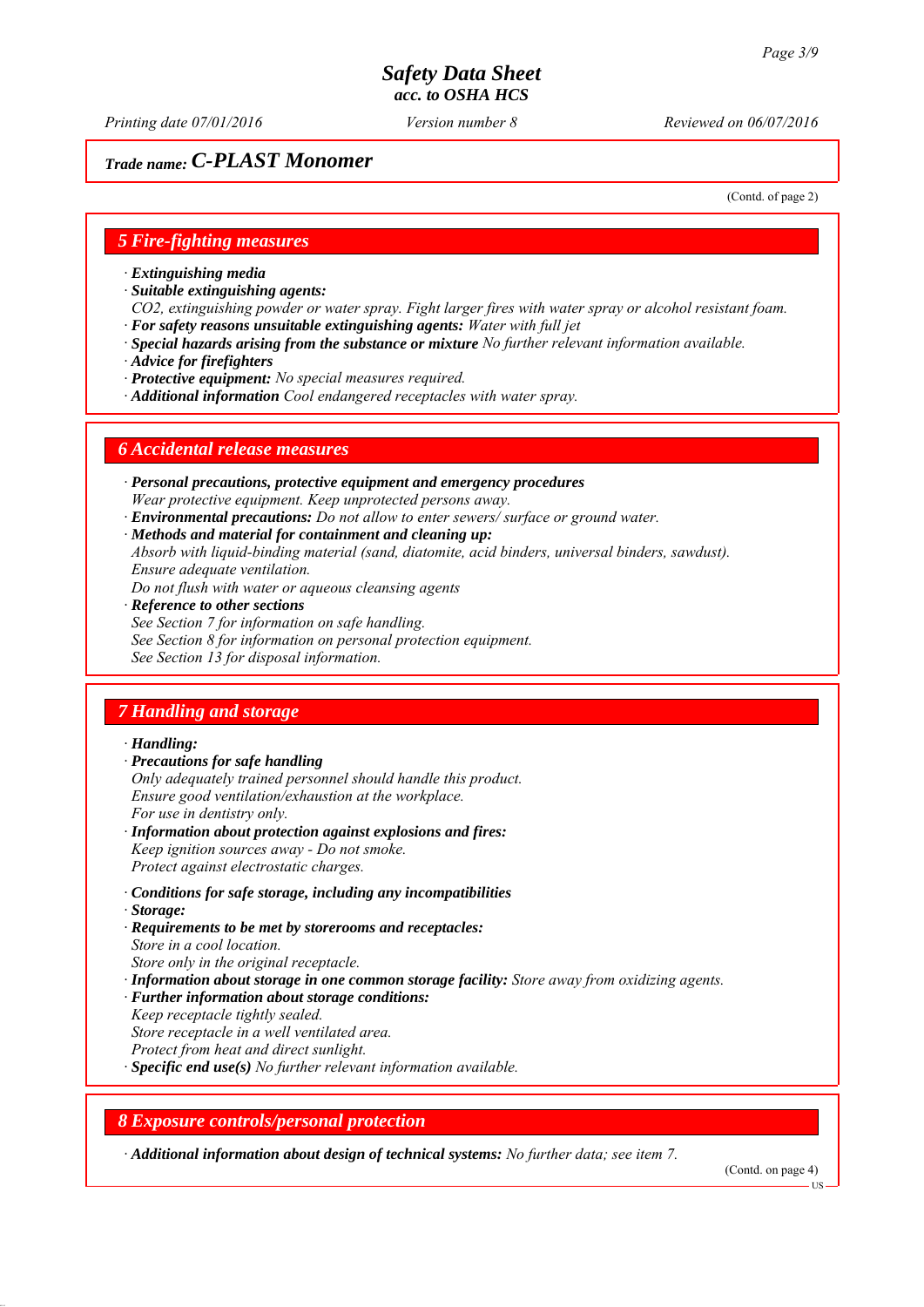*Printing date 07/01/2016 Reviewed on 06/07/2016 Version number 8*

# *Trade name: C-PLAST Monomer*

(Contd. of page 3)

|           | Components with limit values that require monitoring at the workplace:                                                                                                   |
|-----------|--------------------------------------------------------------------------------------------------------------------------------------------------------------------------|
|           | CAS: 80-62-6 methyl methacrylate                                                                                                                                         |
|           | PEL Long-term value: 410 mg/m <sup>3</sup> , 100 ppm                                                                                                                     |
|           | REL Long-term value: $410$ mg/m <sup>3</sup> , 100 ppm                                                                                                                   |
|           | $TLV$ Short-term value: 410 mg/m <sup>3</sup> , 100 ppm                                                                                                                  |
|           | Long-term value: $205$ mg/m <sup>3</sup> , 50 ppm                                                                                                                        |
|           | (SEN) NIC-DSEN                                                                                                                                                           |
|           | CAS: 8002-74-2 Paraffin waxes and Hydrocarbon waxes                                                                                                                      |
|           | REL Long-term value: $2 mg/m3$                                                                                                                                           |
|           | $TLV$ Long-term value: 2 mg/m <sup>3</sup>                                                                                                                               |
|           | Additional information: The lists that were valid during the creation were used as basis.                                                                                |
|           | $\cdot$ Exposure controls                                                                                                                                                |
|           | · Personal protective equipment:                                                                                                                                         |
|           | · General protective and hygienic measures:                                                                                                                              |
|           | Usual hygienic measures for dental practice and dental laboratories.<br>Keep away from foodstuffs, beverages and feed.                                                   |
|           | Immediately remove all soiled and contaminated clothing.                                                                                                                 |
|           | Wash hands before breaks and at the end of work.                                                                                                                         |
|           | Avoid contact with the eyes and skin.                                                                                                                                    |
|           | · Breathing equipment: Use suitable respiratory protective device in case of insufficient ventilation.                                                                   |
|           | · Recommended filter device for short term use:                                                                                                                          |
| Filter A1 |                                                                                                                                                                          |
| Filter A2 |                                                                                                                                                                          |
| Filter A3 |                                                                                                                                                                          |
|           | · Protection of hands:                                                                                                                                                   |
|           |                                                                                                                                                                          |
|           | Protective gloves                                                                                                                                                        |
|           |                                                                                                                                                                          |
|           | After use of gloves apply skin-cleaning agents and skin cosmetics.                                                                                                       |
|           | · Material of gloves                                                                                                                                                     |
|           | Butyl rubber, BR                                                                                                                                                         |
|           | Selection of the glove material on consideration of the penetration times, rates of diffusion and the                                                                    |
|           | degradation                                                                                                                                                              |
|           | · Penetration time of glove material                                                                                                                                     |
|           | The exact break through time has to be found out by the manufacturer of the protective gloves and has to be                                                              |
| observed. |                                                                                                                                                                          |
|           | $\cdot$ Not suitable are gloves made of the following materials:<br>Commercial medical gloves do not provide protection against the sensitizing effect of methacrylates. |
|           | $\cdot$ Eye protection:                                                                                                                                                  |
|           |                                                                                                                                                                          |
|           |                                                                                                                                                                          |
|           | Tightly sealed goggles                                                                                                                                                   |
|           |                                                                                                                                                                          |
|           |                                                                                                                                                                          |
|           | (Contd. on page 5)                                                                                                                                                       |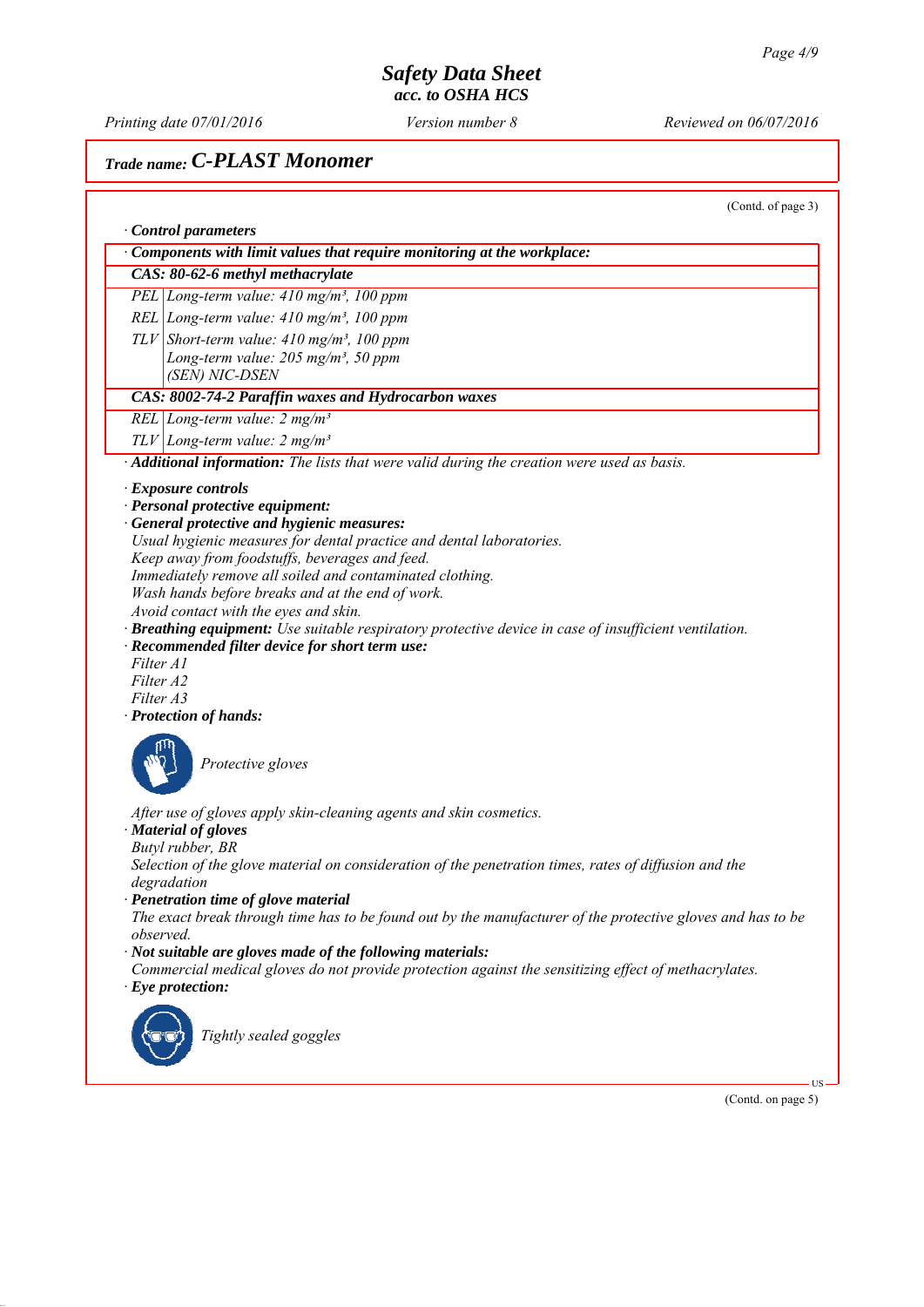*Printing date 07/01/2016 Reviewed on 06/07/2016 Version number 8*

# *Trade name: C-PLAST Monomer*

(Contd. of page 4)

| 9 Physical and chemical properties                                                      |                                                                                               |  |  |  |  |
|-----------------------------------------------------------------------------------------|-----------------------------------------------------------------------------------------------|--|--|--|--|
| · Information on basic physical and chemical properties<br><b>General Information</b>   |                                                                                               |  |  |  |  |
| $\cdot$ Appearance:<br>Form:                                                            | Fluid                                                                                         |  |  |  |  |
| Color:                                                                                  | Colorless                                                                                     |  |  |  |  |
| $\cdot$ Odor:                                                                           | Pungent                                                                                       |  |  |  |  |
| · Odor threshold:                                                                       | Not determined.                                                                               |  |  |  |  |
| $\cdot$ pH-value:                                                                       | Not determined.                                                                               |  |  |  |  |
| $\cdot$ Change in condition                                                             |                                                                                               |  |  |  |  |
| <b>Melting point/Melting range:</b>                                                     | $-48 °C$ (-54 °F)                                                                             |  |  |  |  |
| <b>Boiling point/Boiling range:</b>                                                     | 101 °C (214 °F)                                                                               |  |  |  |  |
| · Flash point:                                                                          | 10 °C (50 °F)                                                                                 |  |  |  |  |
| · Ignition temperature:                                                                 | 430 °C (806 °F)                                                                               |  |  |  |  |
| · Auto igniting:                                                                        | Product is not selfigniting.                                                                  |  |  |  |  |
| · Danger of explosion:                                                                  | Product is not explosive. However, formation of explosive air/vapor<br>mixtures are possible. |  |  |  |  |
| · Explosion limits:                                                                     |                                                                                               |  |  |  |  |
| Lower:                                                                                  | $2.1$ Vol $%$                                                                                 |  |  |  |  |
| <b>Upper:</b>                                                                           | $12.5$ Vol $%$                                                                                |  |  |  |  |
| $\cdot$ Vapor pressure at 20 $\cdot$ C (68 $\cdot$ F):                                  | 47 hPa (35 mm Hg)                                                                             |  |  |  |  |
| $\cdot$ Density at 20 $\cdot$ C (68 $\cdot$ F):                                         | $0.943$ g/cm <sup>3</sup> (7.869 lbs/gal)                                                     |  |  |  |  |
| · Relative density                                                                      | Not determined.                                                                               |  |  |  |  |
| · Vapor density                                                                         | Not determined.                                                                               |  |  |  |  |
| $\cdot$ Evaporation rate                                                                | Not determined.                                                                               |  |  |  |  |
| · Solubility in / Miscibility with<br>Water at 20 $\textdegree$ C (68 $\textdegree$ F): | $1.6$ g/l                                                                                     |  |  |  |  |
|                                                                                         |                                                                                               |  |  |  |  |
| · Partition coefficient (n-octanol/water): Not determined.                              |                                                                                               |  |  |  |  |
| · Viscosity:                                                                            |                                                                                               |  |  |  |  |
| Dynamic:                                                                                | Not determined.                                                                               |  |  |  |  |
| Kinematic:                                                                              | Not determined.                                                                               |  |  |  |  |
| $\cdot$ Other information                                                               | No further relevant information available.                                                    |  |  |  |  |

## *10 Stability and reactivity*

*∙ Reactivity No further relevant information available.*

- *∙ Chemical stability Stable under normal handling and storage conditions.*
- *∙ Thermal decomposition / conditions to be avoided: No decomposition if used according to specifications.*
- *∙ Possibility of hazardous reactions*

*Forms explosive gas mixture with air.*

*Reacts with strong oxidizing agents.*

*Exothermic polymerization.*

- *∙ Conditions to avoid No further relevant information available.*
- *∙ Incompatible materials: No further relevant information available.*
- *∙ Hazardous decomposition products: None under normal conditions of storage and use.*

(Contd. on page 6)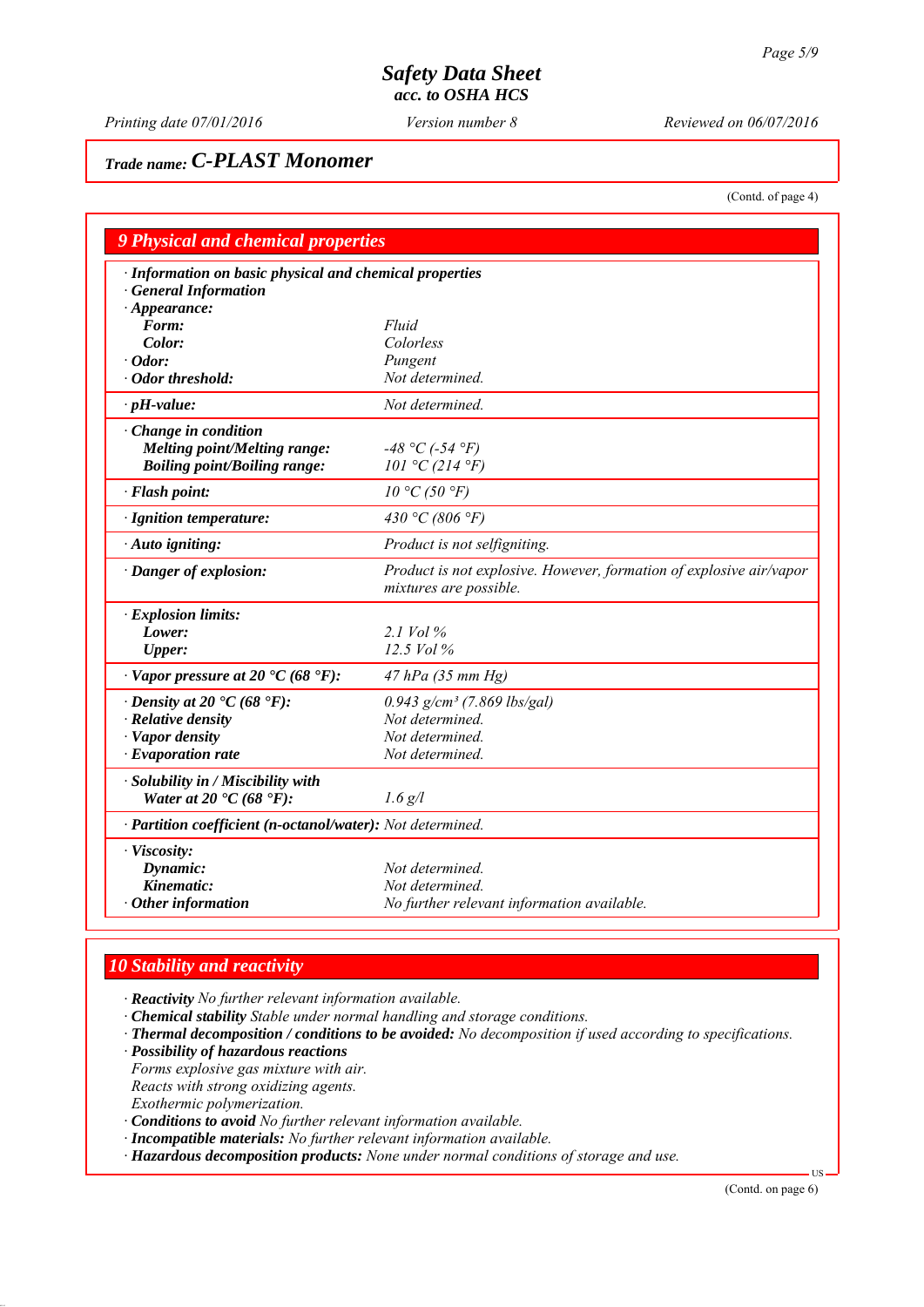*Printing date 07/01/2016 Reviewed on 06/07/2016 Version number 8*

# *Trade name: C-PLAST Monomer*

(Contd. of page 5)

#### *11 Toxicological information*

*∙ Information on toxicological effects*

*∙ Acute toxicity:*

*∙ LD/LC50 values that are relevant for classification:*

*CAS: 80-62-6 methyl methacrylate*

*Oral LD50 7872 mg/kg (rat)*

*∙ on the skin: Irritant to skin and mucous membranes.*

*∙ on the eye: No irritating effect.*

*∙ Sensitization: Sensitization possible through skin contact.*

*∙ Additional toxicological information: No further relevant information available.*

*∙ Carcinogenic categories*

#### *∙ IARC (International Agency for Research on Cancer)*

*CAS: 80-62-6 methyl methacrylate 3* 

*∙ NTP (National Toxicology Program)*

*None of the ingredients is listed.*

*∙ OSHA-Ca (Occupational Safety & Health Administration)*

*None of the ingredients is listed.*

#### *12 Ecological information*

*∙ Toxicity*

- *∙ Aquatic toxicity: No further relevant information available.*
- *∙ Persistence and degradability No further relevant information available.*
- *∙ Behavior in environmental systems:*
- *∙ Bioaccumulative potential No further relevant information available.*
- *∙ Mobility in soil No further relevant information available.*
- *∙ Additional ecological information:*
- *∙ General notes:*

*Water hazard class 1 (Self-assessment): slightly hazardous for water*

*Do not allow undiluted product or large quantities of it to reach ground water, water course or sewage system.*

- *∙ Results of PBT and vPvB assessment*
- *∙ PBT: Not applicable.*
- *∙ vPvB: Not applicable.*
- *∙ Other adverse effects No further relevant information available.*

## *13 Disposal considerations*

- *∙ Waste treatment methods*
- *∙ Recommendation:*

*Must not be disposed of together with household garbage. Do not allow product to reach sewage system. Take to an approved landfill or a waste incineration plant, under conditions approved by the local authority.*

*∙ Uncleaned packagings:*

*∙ Recommendation: Disposal must be made according to official regulations.*

(Contd. on page 7)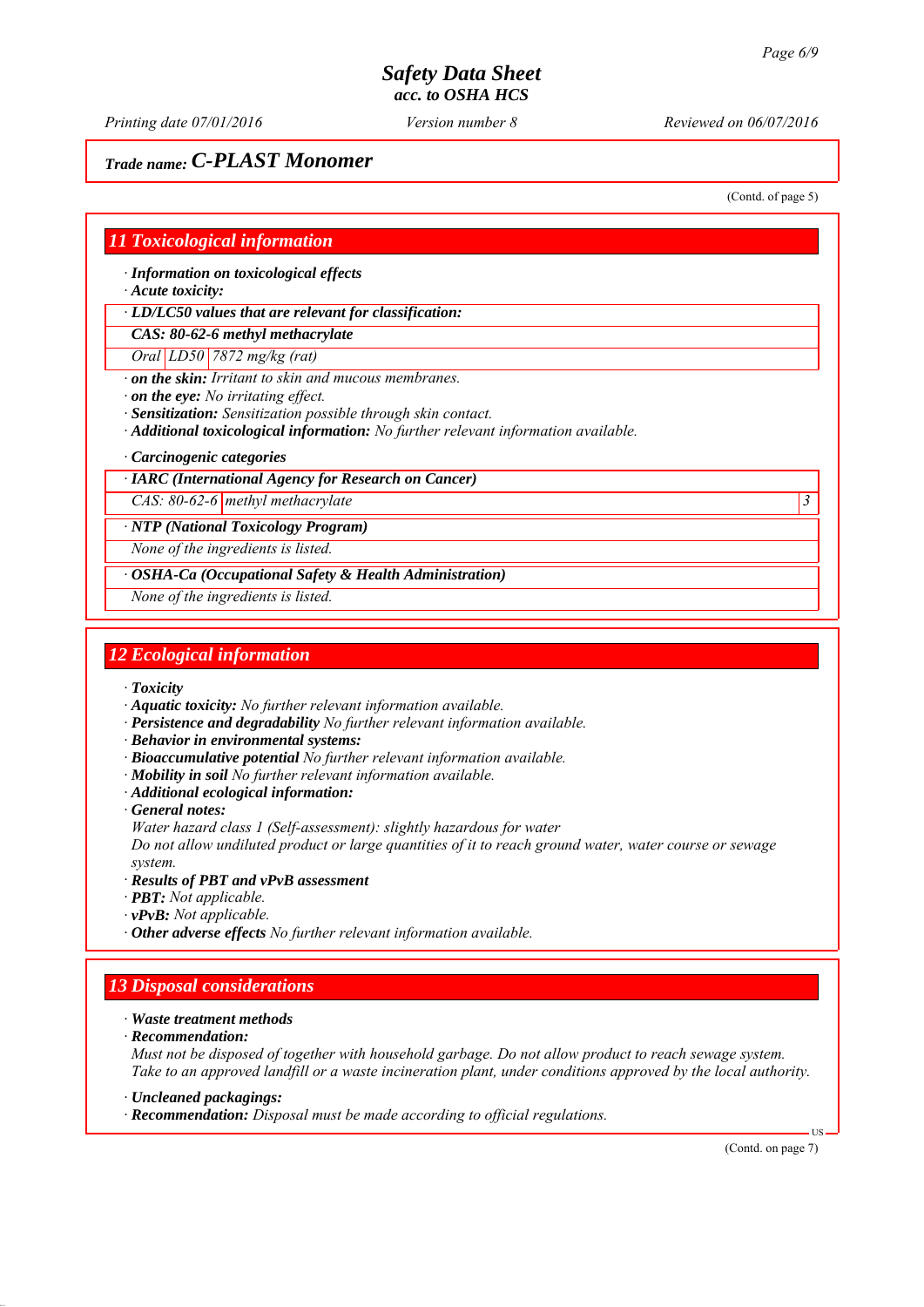*Printing date 07/01/2016 Reviewed on 06/07/2016 Version number 8*

# *Trade name: C-PLAST Monomer*

(Contd. of page 6)

| <b>14 Transport information</b>                                                     |                                                                                                     |
|-------------------------------------------------------------------------------------|-----------------------------------------------------------------------------------------------------|
| $\cdot$ UN-Number                                                                   | <b>UN1247</b>                                                                                       |
| · DOT, ADR, RID, ADN, IMDG, IATA                                                    |                                                                                                     |
| · UN proper shipping name<br>$\cdot$ DOT                                            |                                                                                                     |
| $\cdot$ ADR/RID/ADN                                                                 | Methyl methacrylate monomer, stabilized<br>1247 Methyl methacrylate monomer, stabilized             |
| · IMDG, IATA                                                                        | METHYL METHACRYLATE MONOMER, STABILIZED                                                             |
| · Transport hazard class(es)                                                        |                                                                                                     |
| $\cdot$ DOT                                                                         |                                                                                                     |
|                                                                                     |                                                                                                     |
| · Class<br>$\cdot$ Label                                                            | 3 Flammable liquids                                                                                 |
| · ADR/RID/ADN                                                                       | .                                                                                                   |
|                                                                                     |                                                                                                     |
| · Class                                                                             | 3 (F1) Flammable liquids                                                                            |
| $\cdot$ Label                                                                       | $\overline{3}$                                                                                      |
|                                                                                     |                                                                                                     |
| $\cdot$ Class<br>$\cdot$ Label                                                      | 3 Flammable liquids<br>3                                                                            |
| · Packing group<br>· DOT, ADR, RID, ADN, IMDG, IATA                                 | П                                                                                                   |
| · Environmental hazards:<br>Marine pollutant:                                       | No                                                                                                  |
| · Special precautions for user                                                      | Warning: Flammable liquids                                                                          |
| · Danger code (Kemler):                                                             | 33                                                                                                  |
| · EMS Number:                                                                       | $F-E, S-E$                                                                                          |
| · Transport in bulk according to Annex II of<br><b>MARPOL73/78 and the IBC Code</b> | Not applicable.                                                                                     |
| · Transport/Additional information:                                                 |                                                                                                     |
| · ADR/RID/ADN                                                                       |                                                                                                     |
| $\cdot$ Excepted quantities (EQ)                                                    | Code: E2                                                                                            |
|                                                                                     | Maximum net quantity per inner packaging: 30 ml<br>Maximum net quantity per outer packaging: 500 ml |
| $\cdot$ IMDG                                                                        |                                                                                                     |
| $\cdot$ Limited quantities (LQ)                                                     | IL                                                                                                  |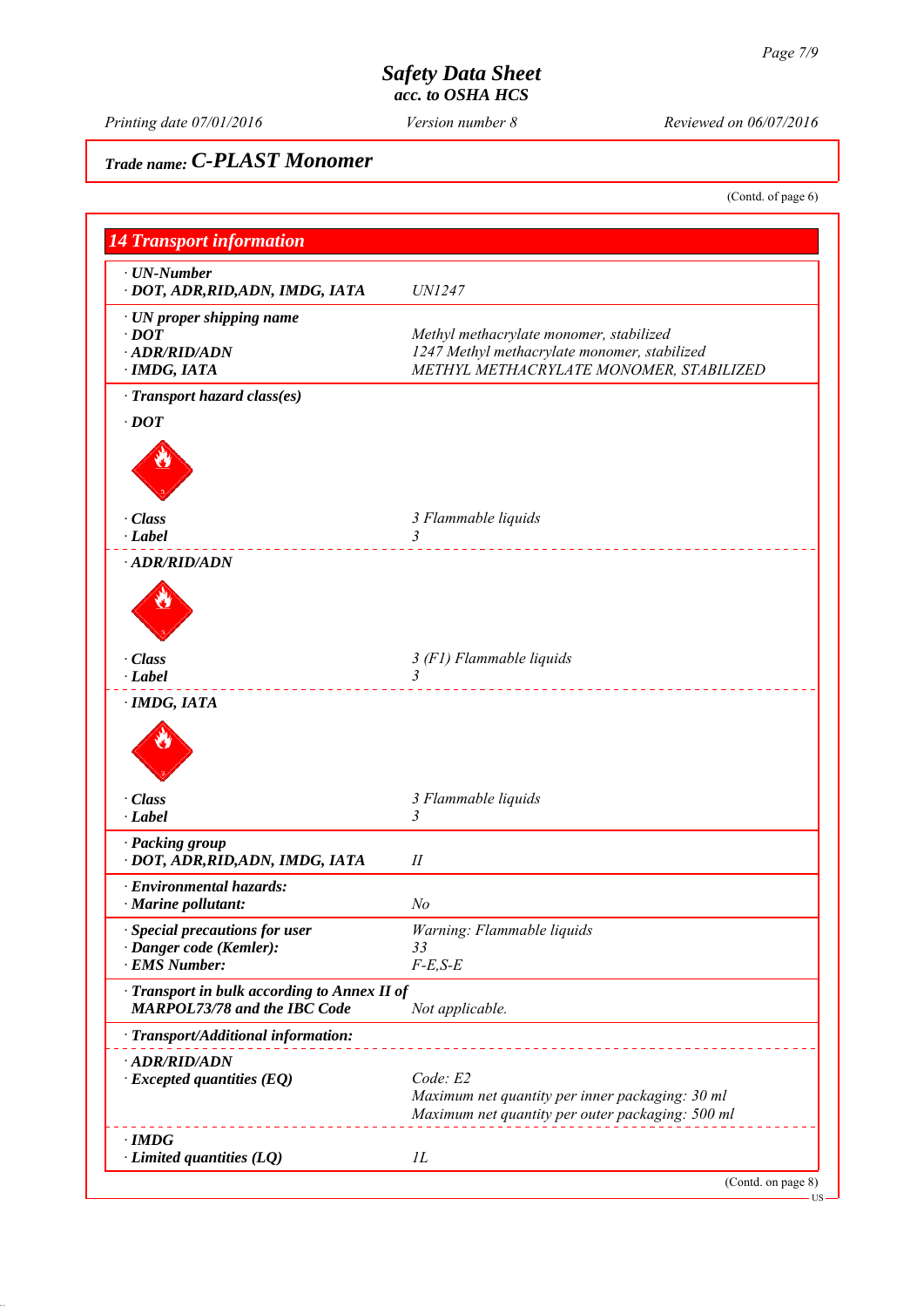*Printing date 07/01/2016 Reviewed on 06/07/2016 Version number 8*

# *Trade name: C-PLAST Monomer*

|                                  | (Contd. of page 7)                                                                                             |
|----------------------------------|----------------------------------------------------------------------------------------------------------------|
| $\cdot$ Excepted quantities (EQ) | Code E2<br>Maximum net quantity per inner packaging: 30 ml<br>Maximum net quantity per outer packaging: 500 ml |
| · UN "Model Regulation":         | UN1247, Methyl methacrylate monomer, stabilized, 3, II                                                         |

## *15 Regulatory information*

*∙ Safety, health and environmental regulations/legislation specific for the substance or mixture*

*∙ Sara*

*∙ Section 355 (extremely hazardous substances):*

*None of the ingredients is listed.*

*∙ Section 313 (Specific toxic chemical listings):*

*CAS: 80-62-6 methyl methacrylate*

*∙ TSCA (Toxic Substances Control Act):*

*All ingredients are listed.*

#### *∙ Proposition 65*

*∙ Chemicals known to cause cancer:*

*None of the ingredients is listed.*

*∙ Chemicals known to cause reproductive toxicity for females:*

*None of the ingredients is listed.*

*∙ Chemicals known to cause reproductive toxicity for males:*

*None of the ingredients is listed.*

*∙ Chemicals known to cause developmental toxicity:*

*None of the ingredients is listed.*

#### *∙ Carcinogenic categories*

*∙ EPA (Environmental Protection Agency)*

*CAS: 80-62-6 methyl methacrylate*  $NL$ 

*∙ TLV (Threshold Limit Value established by ACGIH)*

*CAS: 80-62-6 methyl methacrylate* A4<sup>4</sup>

*∙ NIOSH-Ca (National Institute for Occupational Safety and Health)*

*None of the ingredients is listed.*

*∙ GHS label elements*

*The product is classified and labeled according to the Globally Harmonized System (GHS). ∙ Hazard pictograms*



*∙ Signal word Danger*

*∙ Hazard-determining components of labeling: methyl methacrylate*

*∙ Hazard statements*

*Highly flammable liquid and vapor. Causes skin irritation.*

(Contd. on page 9)